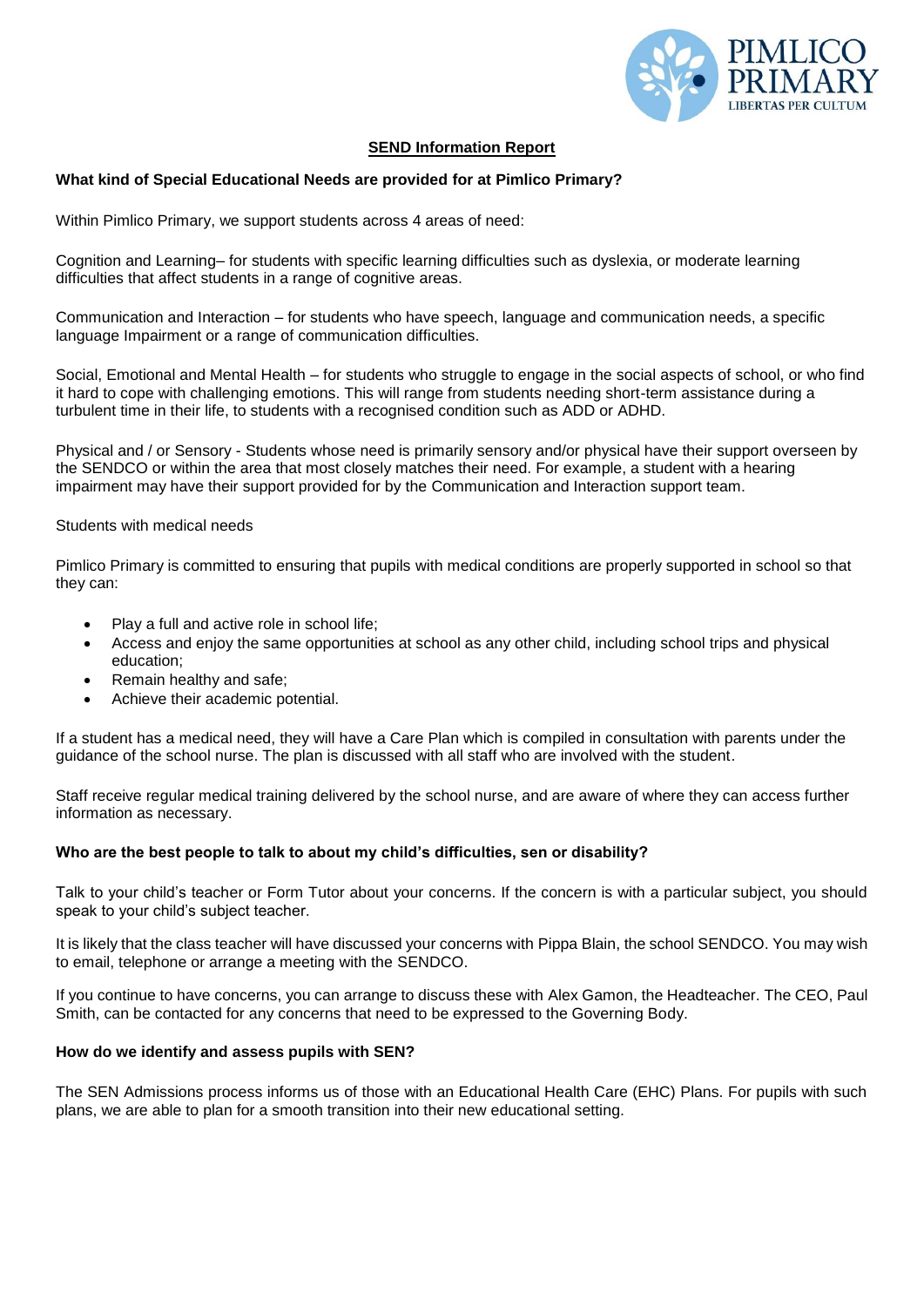

We also gain information about pupils' SEN before they arrive, through:

- Parent-supplied information on school application forms;
- Shared communication between primary schools and local nurseries on the specific needs of individual pupils;
- Close liaison with parents and Nursery SENDCo's before a pupil joins us in Reception to ensure continuity of care, especially where diagnoses exist for a child or where an EHC Plan states certain types of provision;
- Observation of incoming nursery children.

Further identification and assessment work can be done through:

- In-class observations for pupils who are identified by their classroom teachers or teaching assistants (of all classes for the first weeks of term for Reception classes;)
- Teacher feedback and continual progress-monitoring to inform where a child may need extra support;
- Pupil progress discussions across year group teaching teams.

Further specific screening tests can be carried out according to need, to recognise pupils with traits of dyslexia or dyscalculia, as well as tests that look at handwriting speed, spelling accuracy and reading ability.

In more complex cases, we apply for support from external services including Speech and Language Therapy, Occupational Therapy, Physiotherapy, Educational Psychology, Child and Adolescent Mental Health Services and Visual/Hearing Impairment Services.

#### **Admissions arrangements**

Full information on our admissions arrangements can be found in our admissions policy.

#### **How will students be supported to be part of the school setting?**

We take account of equality issues in relation to admissions and exclusions, the way we provide education for our students and the way we provide access for students to facilities and services.

The Pimlico Primary policy on behaviour takes full account of the new duties under the Equality Act.

We actively promote equality and diversity though the curriculum and by creating an environment that champions respect for all. Weekly, we recognise pupils across the school to celebrate success and achievement at individual levels.

We also provide pastoral care through daily contact with a Form Tutor. We offer a counselling service for all pupils, staff and parents. We have regular opportunities for children to drop into homework club and also offer breakfast club, afterschool clubs and academic booster clubs.

#### **How does Pimlico Primary address bullying?**

We have a robust and consistent approach to bullying, which makes it clear that bullying will not be tolerated. Pupils with SEND may be more vulnerable to bullying and harassment, and so particular care is taken to ensure that they feel supported and that any incidents are dealt with promptly. School staff members will be made aware of any incidences and they will be followed up by their classroom tutor. Staff members on playground duty are immediately made aware of any incidences' regarding specific pupils.

#### **How is my child included in all the same activities as his/her peers at the school?**

Pimlico Primary is an inclusive school, committed to providing learning opportunities for all children. The school will make reasonable adjustments to ensure that children with SEN and/or disabilities are included in activities and participating at their own learning level. The school ensures that school clubs and educational visits are available to all children.

You should also feel free to contact your child's class teacher or form tutor if you have any concerns.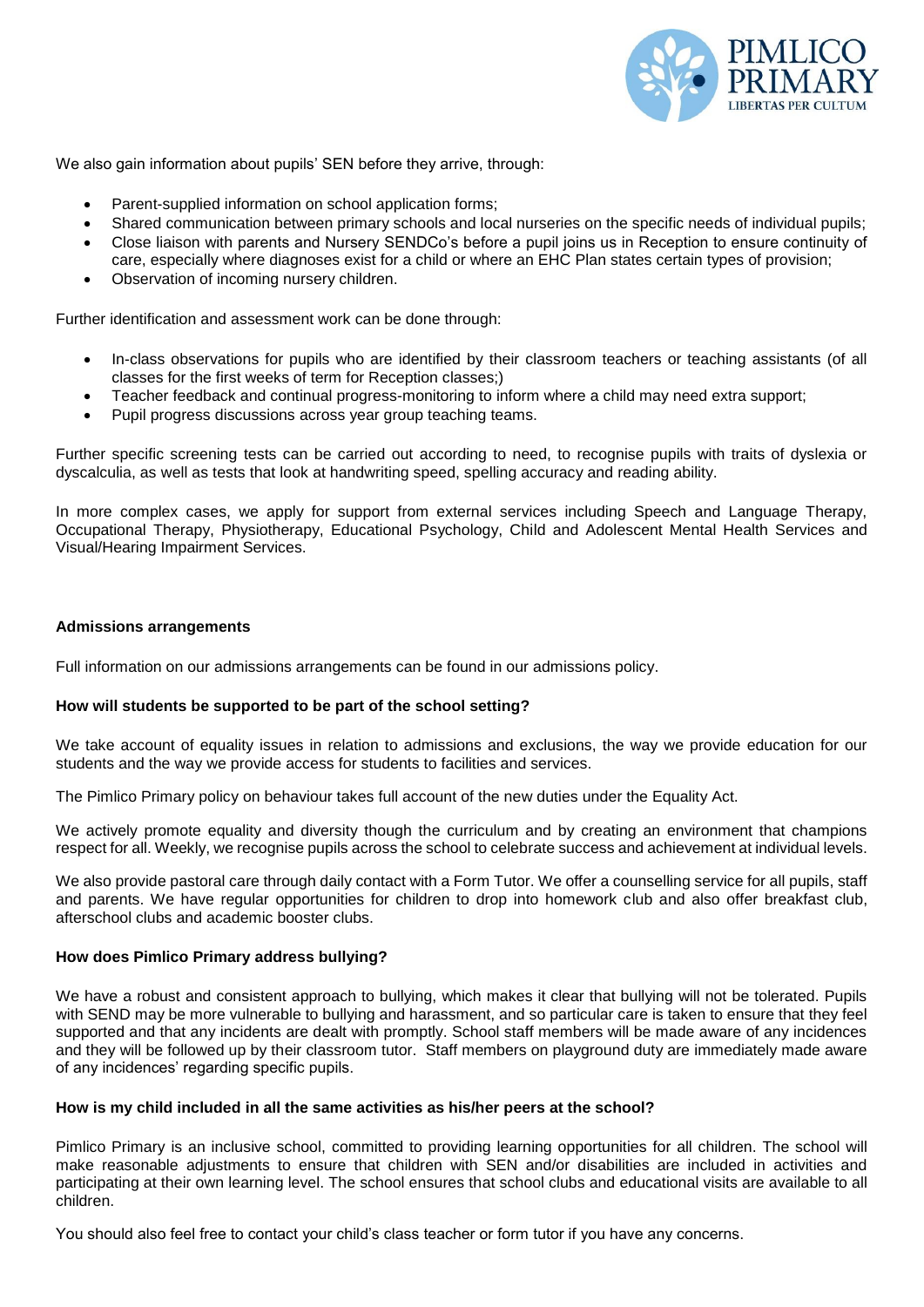

# **What support will there be for my child's happiness and well-being at Pimlico Primary?**

At Pimlico Primary, we believe that the happiness and well-being of all our pupils is paramount. All members of staff take this aspect of school life very seriously.

You can be confident that your child's class teacher, the Teaching Assistants and SENDCO are available to provide support to match your child's needs. The class team are also responsible for taking actions to ensure your child's wellbeing in school.

Children at Pimlico Primary are taught about bullying and the issues around it in a way that promotes openness. Children are supported through friendship issues in Form Tutor time or Circle time in Key stage 1 and Reception.

Playtimes and Lunchtimes are overseen by familiar staff, which ensures that all adults are made aware of any concerns Play and Lunch staff may have about any children.

Children who require more support would come under the support of the Social, Emotional and Mental Health team at school. After a discussion with parents, a plan of support can be made. See the Wave 1, 2 and 3 chart in the SEN Information Report section of the website.

### **How will Pimlico Primary support my child in transition stages?**

We liaise closely with the local nursery schools and parents to ensure we know as much as possible about the support needs of our new students. We are able to discuss with the relevant teachers any individual needs, and meet all new parents and students in Reception taster sessions during the summer term before students begin Reception.

Pupils with special educational needs and disabilities may be further supported following a meeting with the school SEN(D)Co.

At Pimlico Primary, we take care to ensure that during transition points (between classes, each year and at the end of Key Stages) all staff are aware of individual pupils' needs, learning progress and the best strategies to support their learning. This happens through effective use of data, a teaching team that communicates well with all staff, and strong systems for reporting progress.

Identified pupils with SEND will receive a pupil profile that will be distributed to each of their class teachers and pass along to their new school placement at the end of year 6.

If your child has an EHC Plan, we will participate in and/or facilitate his/her annual review in sufficient time prior to him/her moving between key phases of education. You will be kept informed of these arrangements and be asked to attend the reviews.

If a student leaves Pimlico Primary to join another school, we will ensure all relevant information is shared, in agreement with parents.

### **How will the curriculum and the school environment be matched to my child's needs?**

At Pimlico Primary, we believe that your child's learning needs will first be met through the high-quality teaching delivered by her/his class teacher.

We carefully plan our knowledge-rich curriculum to match the age, ability and needs of all children.

Differentiation is built into all teachers' lesson planning and delivery. The class teacher will adapt lesson planning and teaching to match your child's special educational needs and/or disability.

Additional specialist advice is sought when appropriate and, when necessary, accessibility aids and technology may be used to support your child's learning.

Pimlico Primary is a fully accessible building, with lift access to all floors.

Assessment points spread throughout the year help teachers to fully understand your child's progress, and to adjust their planning, teaching and feedback accordingly.

We know the needs of our pupils very well, and use data in order to inform our planning and to identify targets to achieve improvements. We take action to close any gaps; for example, for those making slow progress in acquiring age-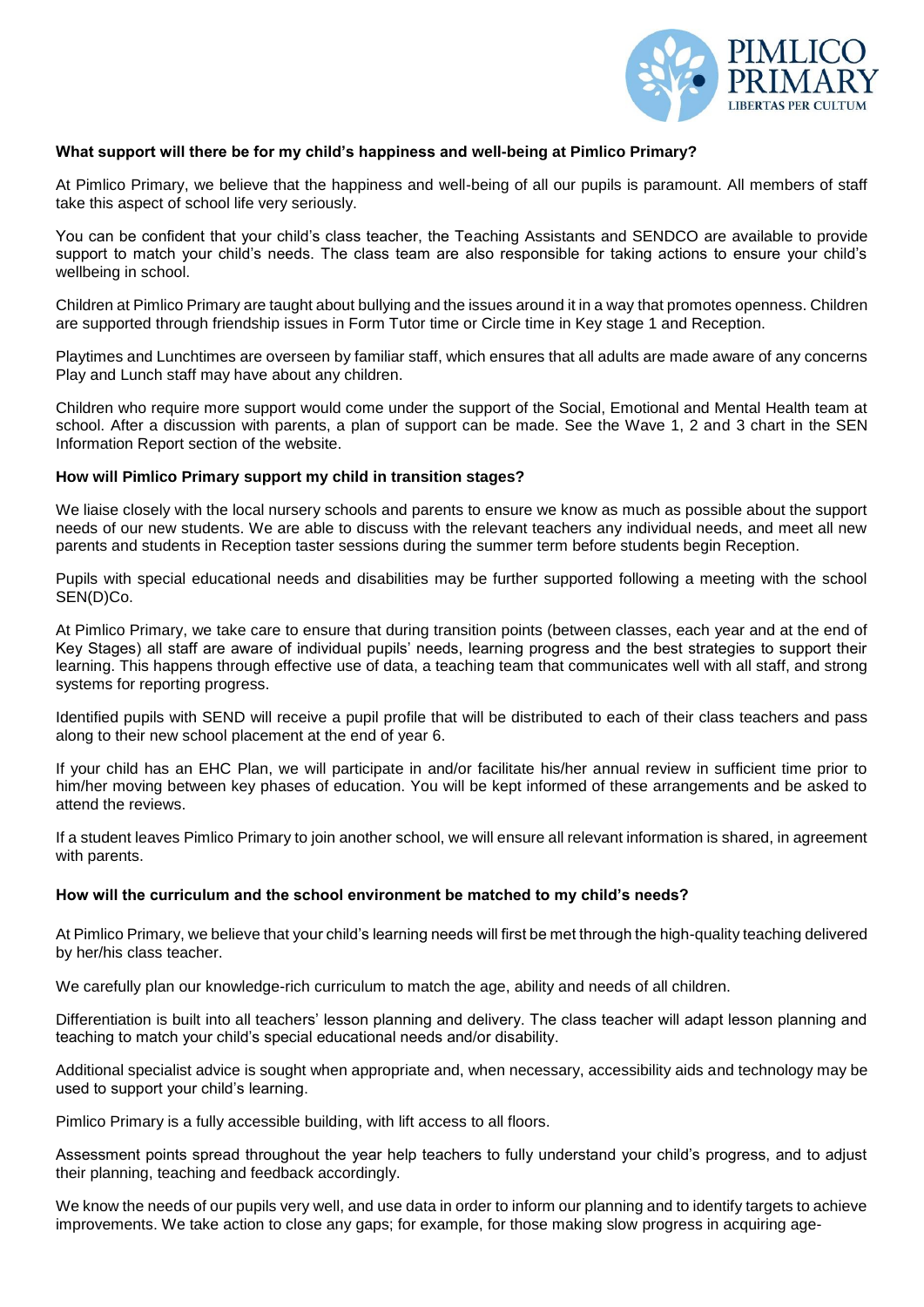

appropriate literacy and numeracy skills, we will take positive and proportionate action, such as running short term targeted support or interventions.

If appropriate, specialist resources may be given to the student e.g. writing slopes, coloured overlays, large print materials or notebooks.

## **How will you support my child to reach his her learning outcomes?**

Every teacher in the school has responsibility for ensuring that your child is able to achieve in their learning. Their progress will be closely tracked, and fed back to parents throughout the year.

When necessary, TAs will run specific and targeted short term intervention groups to support your child's learning.

External agencies and specialists may also review your child's progress and adapt their planning accordingly.

# **Our approach to teaching pupils with Special Educational Needs**

**Universal** – this is the teaching your child will receive from his/her class teacher and may include some very minor adaptations to match learning needs. The school will ensure that all teachers are aware of how to match these learning needs, through good communication and training systems. Teachers are involved in regular professional development to bolster their ability to provide excellent universal support.

**Targeted** - it may be appropriate to consider making additional short-term special educational provision to remove or reduce any obstacles to your child's learning. This takes the form of a graduated four-part approach of

- a) **assessing** your child's needs;
- b) **planning** the most effective and appropriate intervention;
- c) **providing** this intervention;
- d) **reviewing** the impact on your child's progress towards individual learning outcomes.

Sometimes this intervention may take place outside the classroom, as a 1-to-1 or with a small group of pupils. These will be limited to a number of weeks to minimise disruption to the regular curriculum. You will be kept informed of your child's progress towards learning outcomes.

**Specialist** – it may be necessary to seek specialist advice and regular long-term support from a specialist professional within the school. Such specialists may include Speech Therapists or Educational Psychologists. Sometimes the school will enlist the services of external professionals, such as occupational therapists, autism advisory teachers or services provided by the Local Authority. The school may need to prioritise referrals to these services. However, for a very small number of pupils, access to these specialists may be through an EHC Plan.

# **How will the school know that the support has made a difference to my child's learning and how can my child be included in this review process?**

Your child's progress will be assessed both in terms of his/her regular learning within the class and with regard to specific intervention programmes.

Reports will be sent home each term and a longer more detailed one at the end of the summer term.

Every method of supporting a child in Pimlico Primary has clearly identified measures of success. This will include feedback from the child and parents, as well as the use of data to assess impact, and feedback from teachers where appropriate.

You and your child will be kept informed, and encouraged to be actively involved at all stages of this support.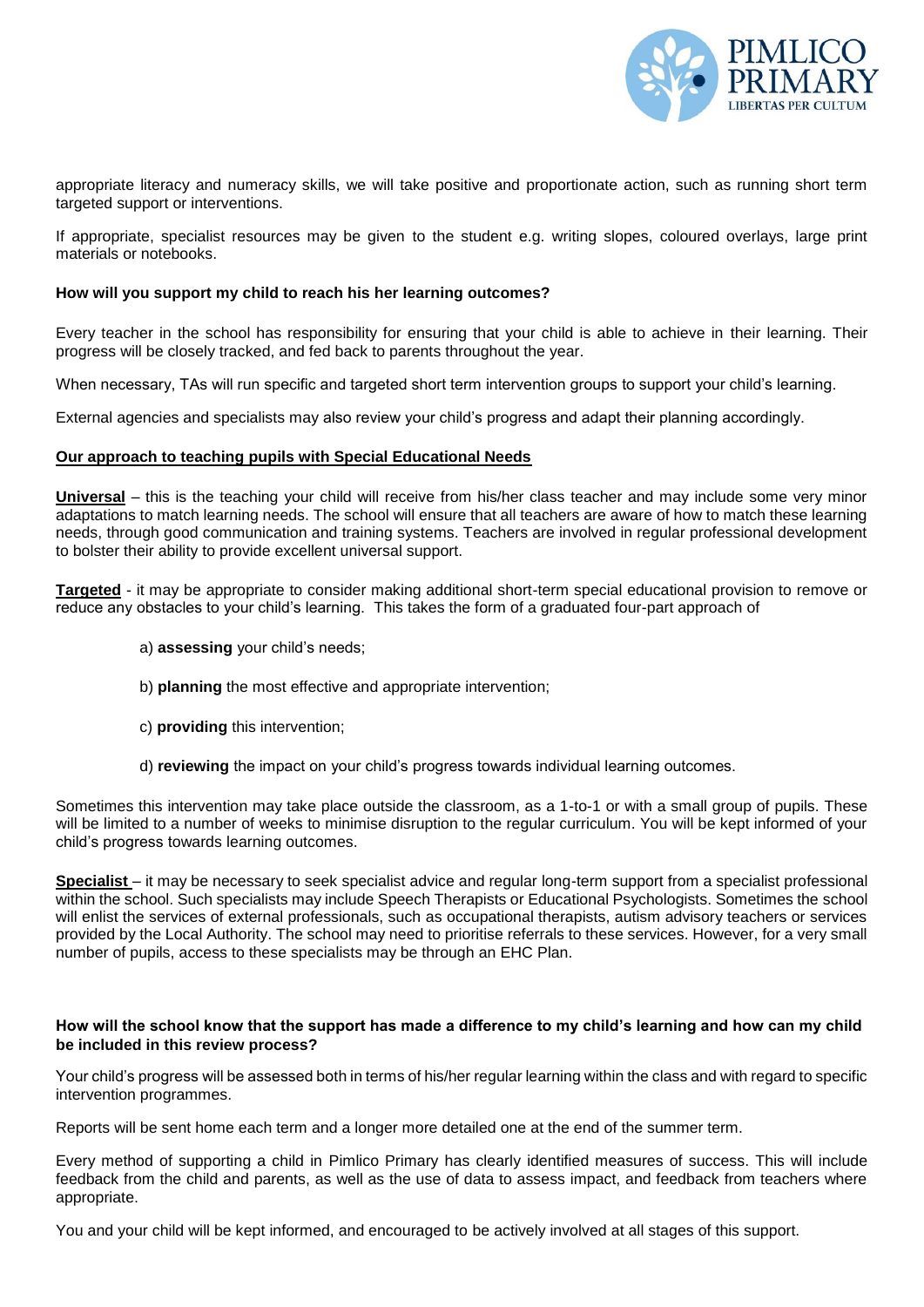

All pupils and their parents/carers are invited to meet teaching staff at Parent Progress meetings to discuss progress and any concerns.

All pupils with EHCP's will have annual reviews to monitor progress against objectives and plan future objectives, in partnership with parents.

# **How does Pimlico Primary ensure the teaching staff are appropriately trained to support my child's special educational need or disability?**

At Pimlico Primary we believe that your child's learning needs will first be met through the high quality teaching delivered by his/her class teacher.

Regular professional development ensures that staff at Pimlico Primary are fully aware of how to cater for a range of Special Educational Needs.

The SENDCO is in regular communication with teaching staff to make sure that everyone is aware of what Special Educational Needs there are within the school, and how to help support those needs in the classroom.

The school is able to access training programmes from different organisations including the Biborough Training and Outreach team.

Individual training can also be arranged when necessary.

The SENDCO has the National Award for SENDCO's (Postgraduate Certificate), and uses the skills gained on this qualification to support teachers in their practice.

# **How will the school consider my views and those of my child with regards to his/her difficulties with learning, SEN or disability?**

We encourage parental involvement in any support we provide. We believe that it is essential for us to understand your view, as well as the views of your child, in any difficulties they may experience with their learning.

You will be able to share your views over email, by phone or by arranging a meeting with the SENDCO and/or class teacher. We will always endeavour to respond to your views, and where possible to act upon them.

If your child has an identified Special Educational Need, you will be invited to attend the school to discuss current progress, support strategies being used and expected outcomes. This may be with the SENDCO or a key member of school staff.

If your child has an Education, Health and Care (EHC) Plan you and your child will be able to share your views at the Annual Review.

All parents are also encouraged to have discussions with class teachers, to attend Parent Progress Meetings, and to ensure that their child completes home learning to a high standard.

# **How will you help me to support my child's learning?**

There may be suggested strategies or activities for you to do at home to support your child's learning. You can discuss these with your child's teachers.

The SENDCO or specialist advisor may also support you with strategies, resources and ideas for supporting your child's learning at home.

You may have an opportunity to meet with other professionals involved in supporting your child, such as a Speech Therapist or a therapist from MIND.

# **What support can students receive while taking tests and exams?**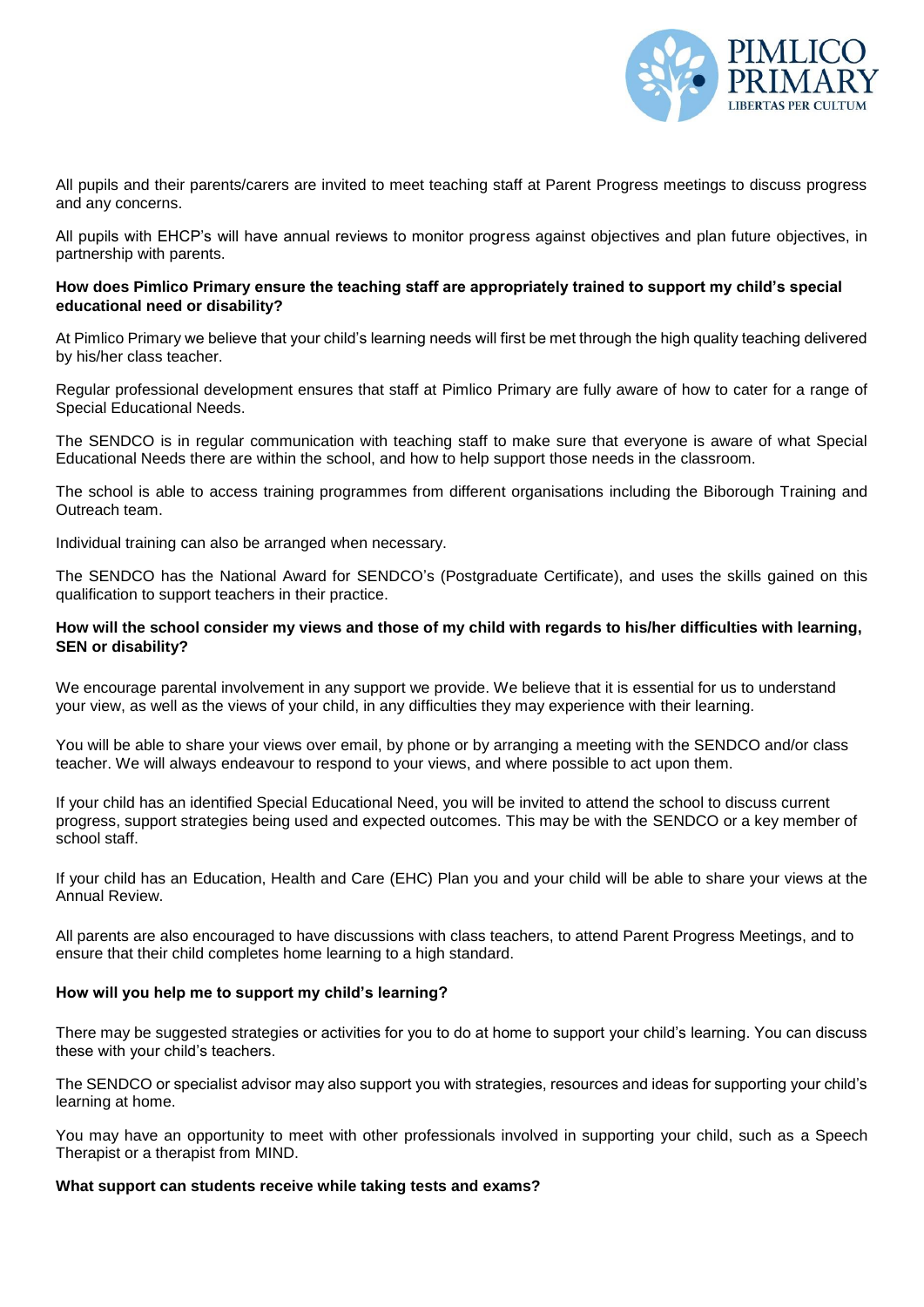We follow the guidelines outlined by Standards and Testing Agency. A student may be eligible for access arrangements (such as extra time, supervised rest breaks or use of a reader) if he/she meets certain pre-defined criteria. For full information on access arrangements, click on the link below:



# <https://www.gov.uk/government/publications/key-stage-2-tests-access-arrangements>

Students who are on the SEND register are automatically tested to ascertain whether they meet the criteria. Other students are nominated by parents or teachers. Only small numbers of students are granted permission to have special consideration for examinations. In this case, parents and students are informed well in advance of the examination.

What specialist services and expertise are available at or accessed by the school?

| <b>Educational Psychologist (EP)</b>                                | The School has a designated educational psychologist who visits regularly.<br>This enables us to access a range of consultation services, assessment<br>and intervention support as well as training. Our Educational Psychologist<br>consults with parents and staff to explore issues that may interfere with a<br>student's learning. Strategies discussed between the people involved in a<br>child's education are hoped to promote progress and inclusion using<br>knowledge, experience and relevant research.          |
|---------------------------------------------------------------------|--------------------------------------------------------------------------------------------------------------------------------------------------------------------------------------------------------------------------------------------------------------------------------------------------------------------------------------------------------------------------------------------------------------------------------------------------------------------------------------------------------------------------------|
| <b>CAMHS (Child and Adolescent Mental</b><br><b>Health Service)</b> | Where necessary, we are able to refer students to CAMHS directly.<br>Parents can also refer to CAMHS via their GP. CAMHS provide outpatient<br>assessment and treatment for children and young people with emotional<br>and behavioural difficulties. Team members are likely to include child and<br>adolescent psychiatrists, social workers, clinical psychologists, community<br>psychiatric nurses, child psychotherapists, occupational therapists, as well<br>as art, music and drama therapists.                       |
| <b>Occupational Therapist (OT)</b>                                  | The Occupational Therapy Service is by referral only and the OT will see<br>your child at school, do an assessment and up to 6 sessions of work<br>before discharging them with a plan for school and parents/carers to<br>follow. For a re-referral a different need has to be identified.                                                                                                                                                                                                                                    |
| <b>Social Services</b>                                              | If the school has a concern about a child or young person who may be<br>suffering harm we immediately contact the Westminster Referral and<br>Assessment Team for advice and support. We also liaise closely when one<br>of our students is Looked After by the Local Authority, is subject to a Child<br>Protection Plan or is considered a Child in Need.                                                                                                                                                                    |
| <b>Speech and Language Therapy</b><br>(SALT)                        | The School has a designated Speech and Language Therapy Service. Our<br>speech and language therapist provides specialist advice, assessment and<br>intervention for children and young people who have difficulties with any<br>aspect of their communication. They also offer training and support to staff<br>on all aspects of language and communication.                                                                                                                                                                 |
| <b>School Nurse</b>                                                 | The school has a designated school nurse who visits regularly. The school<br>nurse offers a wide ranging service which includes:<br>health screening;<br>creating care plans for students with additional health needs (for<br>example diabetes, asthma, epilepsy);<br>ad hoc health assessments relating to concerns around child<br>protection and child in need reviews;                                                                                                                                                    |
| <b>Alternative Provisions</b>                                       | Where a student's behaviour presents a barrier to learning that can't<br>immediately be met by Pimlico Primary, your child may be referred to an<br>Alternative Provision. This may include a short-term provision, such as The<br>Family School, or a longer-term option that becomes your child's<br>educational provider. All such providers will be equipped to provide your<br>child with an education, as well as to address the behaviours or issues that<br>meant they needed to be referred to alternative provision. |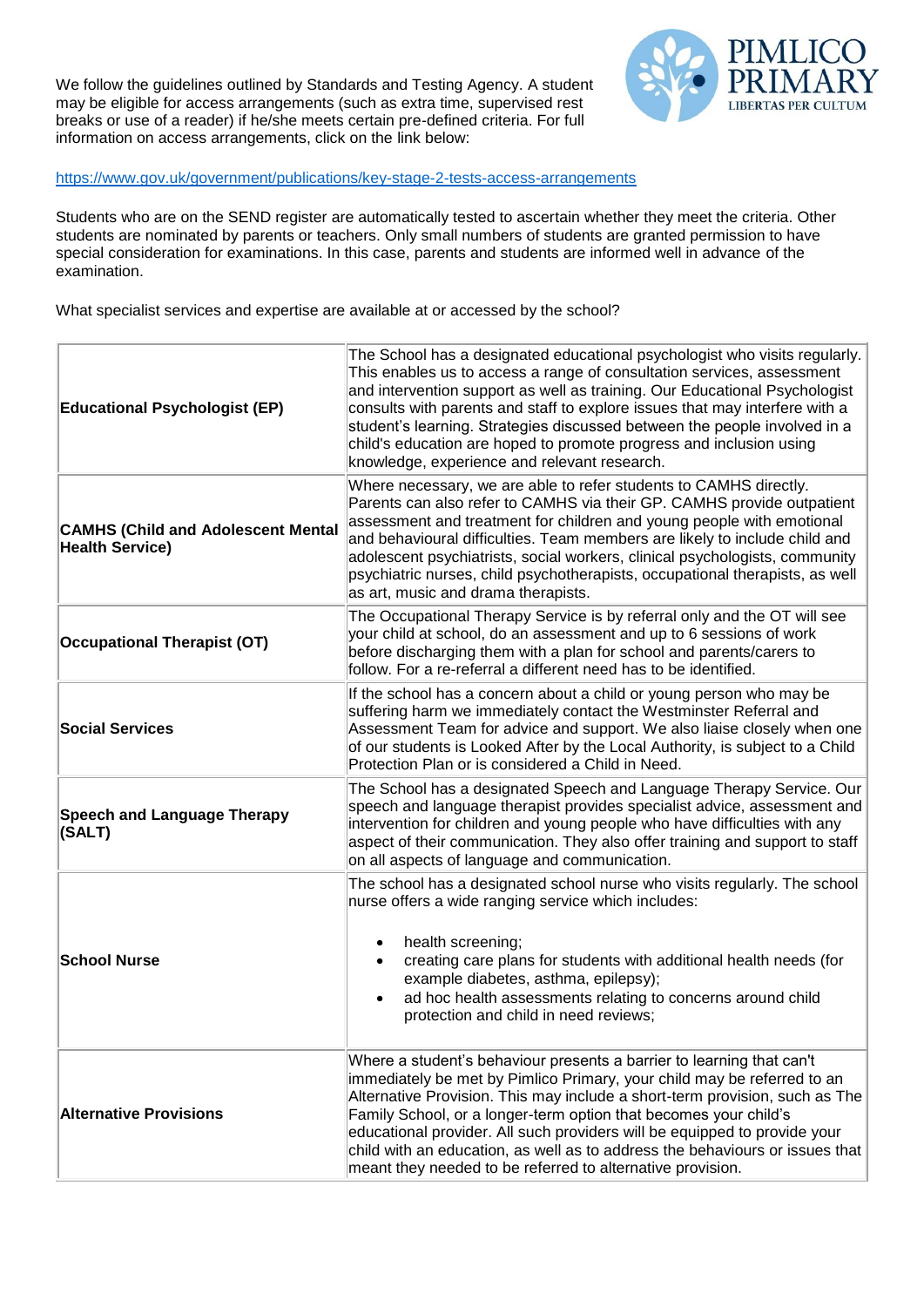

#### **What is an EHCP and who can request one for my child?**

*The purpose of an EHC Plan is to make special educational provision to meet the Special Educational Needs of a child or young person, to secure improved outcomes for him/her across education, health and social care and, as he/her gets older, prepare for adulthood.* 

An EHC Plan will:

- detail the views and aspirations of you and your child;
- give a full description of his/her Special Educational Needs and any health and social care needs;
- establish outcomes for your child's progress;
- specify the provision required, and how education, health and social care will work together to meet your child's needs, and support the achievement of agreed outcomes.

You, your child (where appropriate and aged 16 and over and/or the school can request that the Local Authority conducts an assessment of your child's needs. If the school is making a referral, this will be done by the SENDCO. This may lead to an EHC Plan.

For full information on the EHC process, please read Chapter 9 of the SEND Code of Practice 0-25.

[https://www.gov.uk/government/uploads/system/uploads/attachment\\_data/file/398815/SEND\\_Code\\_of\\_Practice\\_Janu](https://www.gov.uk/government/uploads/system/uploads/attachment_data/file/398815/SEND_Code_of_Practice_January_2015.pdf) [ary\\_2015.pdf](https://www.gov.uk/government/uploads/system/uploads/attachment_data/file/398815/SEND_Code_of_Practice_January_2015.pdf)

For those students with the highest level of need, it may be appropriate for the SENDCO, parents or the young person themselves (if over 16) to request an Education, Health and Care (EHC) assessment.

Pupils and their parents are strongly encouraged and supported to be active participants in this process. We have an expectation that parents and the young person are fully included in the EHC assessment process from the start, are fully aware of their opportunities to offer views and information, and are consulted about the content of the plan.

As part of the EHC assessment the School may request additional top-up funding from the Local Authority, if it is felt that the cost of the special educational provision required to meet the needs of an individual student exceeds the nationally prescribed threshold.

### **Where can parents get support during an EHCP assessment?**

<https://www.kids.org.uk/westminster-independent-support>

Westminster Information Advice Support Service

First Floor,

215 Lisson Grove,

NW8 8LF

Tel: 020 7641 5355 (lines are open 10am – 4pm, Mon – Fri)

*[is.london@kids.org](mailto:IS.London@kids.org) or [pps@westminster.gov.uk](mailto:pps@westminster.gov.uk)*

### **Special Educational Needs and Disability Tribunal**

Parents can appeal to the Special Educational Needs and Disability Tribunal if they disagree with the council's decisions about their child's Special Educational Needs.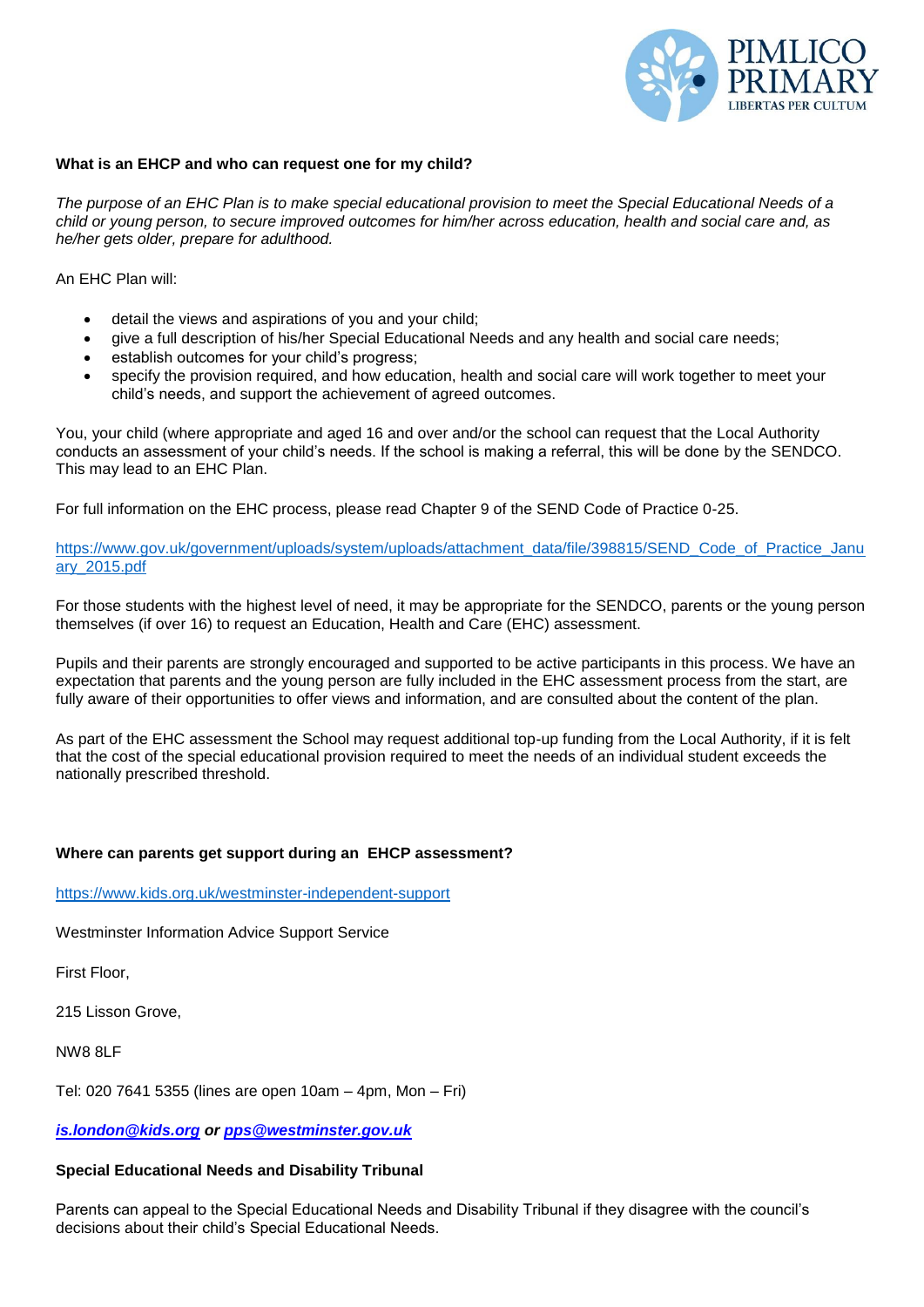

For example, the council may not agree that a child needs extra support in the classroom to help them with learning difficulties.

Parents can also appeal to the tribunal if they feel that the school or council has discriminated against their disabled child.

# **How will the school fund SEND support?**

There are three-different elements of funding for schools that are relevant for students with SEND:

- 1. Pupil-led funding: This is the basic per pupil funding that schools receive for every child whether or not they have SEN.
- 2. Notional SEN funding: This is an identified figure within the pupil-led funding that each school receives annually. This element of funding is used to fund the special educational provision for children with schoolbased SEN and a proportion (£6,000) of funding for children with EHC Plans.
- 3. 'Top up' funding for individual pupils: This funding comes from the Local Authority, as and when required, and on the basis of the child's assessed needs. It is usually used to fund support for children with an EHC Plan. The expectation is that a mainstream school must provide an additional £6,000 of support for each individual child with SEND before they can access top up funding.

# **How are the school's resources allocated and matched to student's special educational needs?**

The notional SEN funding is allocated each financial year. This funding is used for a wide range of purposes that support pupils with SEND, such as:

- Enhancing high quality teaching: Our whole school priority is to continually improve the quality of teaching and learning for all pupils, including those with SEND;
- Employing specialist staff to support pupils with SEND, such as teaching assistants and other staff within the SEND areas;
- Purchasing appropriate resources such as differentiated materials for less able pupils or literacy materials;
- Purchasing services such as Educational Psychology or Speech Therapists;
- Paying for training for staff to ensure they are aware of the latest research and developments on a wide range of SEND;
- Providing additional support and/or resources dependent on an individual's or cohort's needs;
- Contributing the first £6,000 towards funding for pupils with an EHC plan.

### **How will the school let me know if they have any concerns about my child's learning, SEN or disability?**

Your child's class teacher or form tutor may initially speak to you about your child's learning. The subject teacher may also talk to you about any issues at a Parent Progress Meeting.

The SENDCO may contact you and arrange a meeting to discuss your child's difficulties with learning and any possible support strategies the school might be considering.

If your child is taking part in an intervention to support their learning, you will be informed about what this intervention is, and what the learning outcomes for it are.

### **How is the support allocated to the children and how do they move between the different levels of support in school?**

Pimlico Primary receives funding that includes funds to support the learning of children with SEN and/or disabilities.

The Headteacher, in consultation with the school Governors, decides the budget for SEN provision on the basis of the needs of the children in school.

The Headteacher and the SENDCO discuss the effectiveness of the school's current interventions and provisions and prioritise an action plan, which may include additional or alternative interventions, staff training and equipment needs.